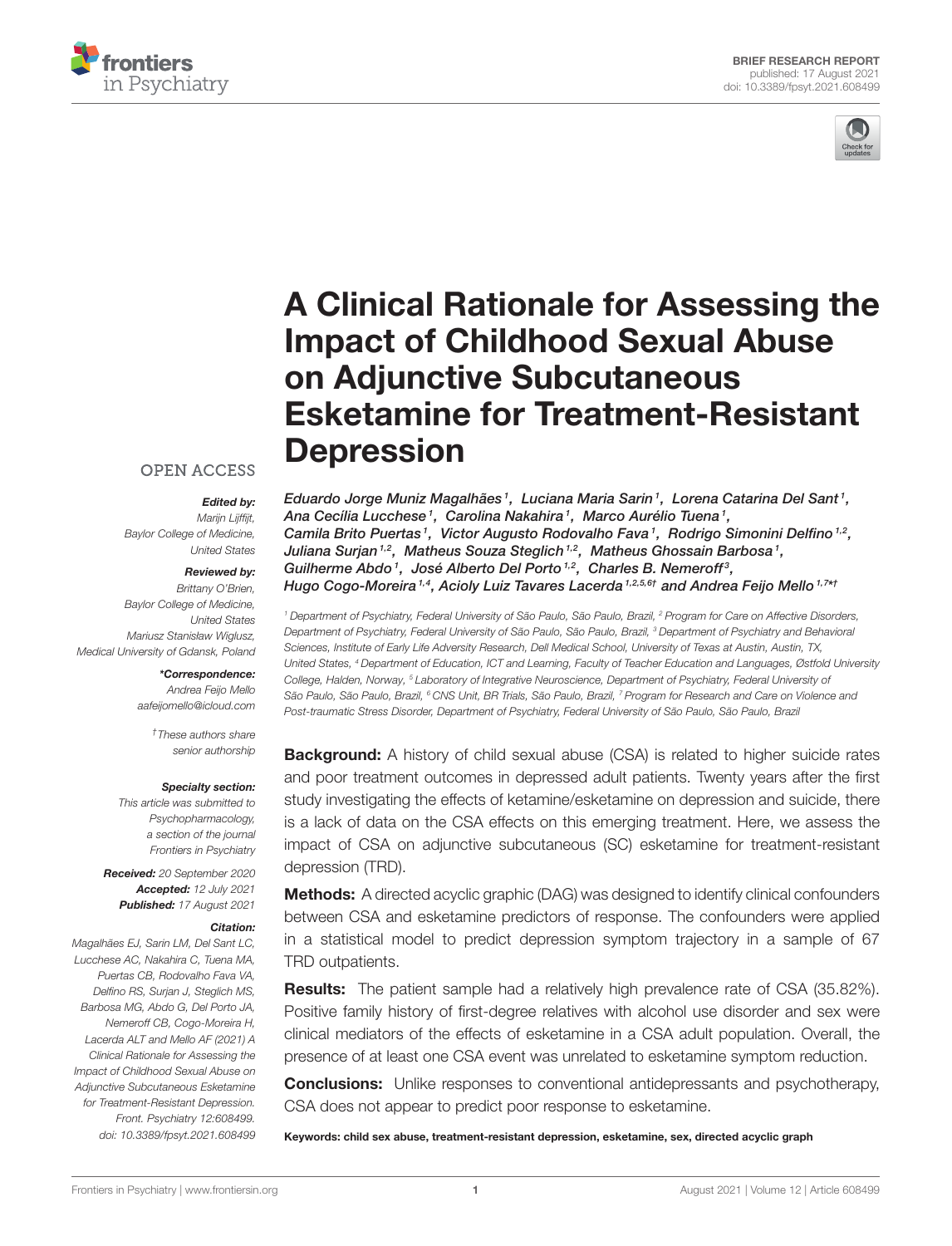# INTRODUCTION

The adverse effects of childhood abuse on health are substantial and well-documented. The WHO estimated in 2002 that 150 million girls and 73 million boys under the age of 18 had suffered various forms of sexual violence [\(1\)](#page-5-0). Females have a two- or threefold higher risk compared with males to be sexually abused during childhood [\(2\)](#page-5-1), resulting in a worldwide prevalence of 15–19.7% for women and 7.6–8% for men [\(3\)](#page-5-2). Regrettably, most studies solely include reports from children's protection services, detecting only a small fraction of cases [\(4\)](#page-5-3). This type of trauma can be considered as "toxic" and causes a prolonged activation of the body's stress response system [\(5\)](#page-5-4). It impairs and affects regulation, impulse control, sense of self, socialization [\(6\)](#page-5-5), and the brain changes have enduring consequences throughout life, mediating a negative trajectory to mood disorders in this population [\(7\)](#page-5-6).

Depression is a disorder long known to be associated with CSA [\(8\)](#page-5-7); poorer outcomes are related to CSA severity [\(9\)](#page-5-8). Metaanalytic reviews have found evidence of associations between CSA and adult depression [\(10,](#page-5-9) [11\)](#page-5-10). Despite the significant correlations between childhood abuse and adult depression, little is known about its specific effects on treatment [\(12\)](#page-5-11), although, it is associated with reduced responsiveness to antidepressant pharmacotherapy and psychotherapy [\(13\)](#page-5-12).

In view of the need for more effective treatments for individuals with TRD and CSA history, we sought to determine whether a subpopulation of patients with CSA and a current TRD episode would benefit from an investigational protocol with multiple subcutaneous (SC) esketamine injections. The subcutaneous route of administration is a reasonable alternative that leads to similar plasma concentrations and more feasible procedure for many clinics [\(14\)](#page-5-13). A recent study outlined the cardiovascular safety of multiple SC esketamine injections in TRD [\(15\)](#page-5-14).

To answer our research question, the relationship between exposure and outcome can be clarified using information from previous studies on CSA and predictors of response to ketamine. We can encode these evidences, and the links thereof, in an illustrative way, applying a directed acyclic graph (DAG). It is a useful method to identify and exemplify the concepts of exposure, outcome, causation, and confounding [\(16\)](#page-5-15), especially when considering the complexities of CSA. DAG graphically sheds light on presumed relationships among variables, allowing bias adjustments in a standardized manner.

# METHODS

# **Participants**

Our sample consisted of 70 outpatients (men and women, aged 15 to 66 years) experiencing TRD episode (unipolar and bipolar) referred by psychiatrists to the esketamine clinic in the Department of Psychiatry of the Federal University of São Paulo, Brazil, between April 2017 to December 2018. Eligibility criteria included: (a) TRD defined as the absence of response (<50% symptomatology reduction) in the current episode to at least two medication trials over an adequate period of time and with a minimal dose approved for the treatment; (b) the Montgomery-Åsberg Depression Rating Scale (MADRS) [\(17\)](#page-5-16) severity score  $\geq$ 25; and (c) stable physical health assessed by medical history. Exclusionary criteria were as follows: (a) history of hypersensitivity and/or allergy to esketamine; (b) diagnosis of esketamine abuse or dependence; (c) uncontrolled hypertension; or (d) pregnancy or breastfeeding.

### Measures

Each patient had one baseline assessment in which a certified psychiatrist conducted a structured clinical interview. This survey included socio-demographical questions and inquired about the medical history from the patients and their firstdegree relatives, including the presence of alcohol and substances use disorders. A current major depressive episode diagnosis was confirmed applying the Mini-International Neuropsychiatric Interview (MINI)-plus 5.0 [\(18\)](#page-5-17), and patient's history of childhood sexual trauma was assessed using the Early Trauma Inventory Self Report-Short Form (ETISR-SF) [\(19\)](#page-5-18).

The ETISR-SF comprises six dichotomous (yes/no) questions about CSA posed in a steadily increasing emotional intensity whereby favoring its assessment [\(19\)](#page-5-18). For this study, CSA is defined as yes responses to any of these six items. The scoring strategy is the simple method of counting the number of events that had occurred. The version translated and validated on Brazilian–Portuguese was applied. It was used in this study for being a brief (about 15 min) and feasible screening tool for quantitative and Qualitative childhood trauma in clinical practice. The Brazilian–Portuguese version has been shown to be suitable in terms of both validity and internal consistency for assessing traumatic experiences (alpha value for the total scale  $= 0.83$  and alpha value for sexual events  $= 0.73$ ; test-retest reliability =  $0.78 - 0.90$  [\(20\)](#page-5-19).

The MADRS measured depression symptom severity at baseline and throughout the treatment.

# Subcutaneous Esketamine Protocol

A titrating dose protocol with SC esketamine injection once a week for up to 4 weeks was conducted (**[Figure 1](#page-2-0)**) [\(22\)](#page-5-20). This protocol was administered by a certified psychiatrist with ACLS training and a nurse. Each patient had the same weekly schedule. Pre-injection ratings included the MADRS and vital signs (measurement of blood pressure, heart rate, and digital pulse oximetry). In the first session, all patients received 0.5 mg/kg of ketamine (ideal body weight) injected SC in the abdomen. We monitored vital signs at 15-min intervals for 120 min. A clinical assessment was performed before the patient was discharged, and they were accompanied by a close acquaintance.

Participants remained on their prescribed psychotropic medications, and all subjects provided written informed consent after a complete description of the protocol. This study was approved by the Federal University of São Paulo ethics committee.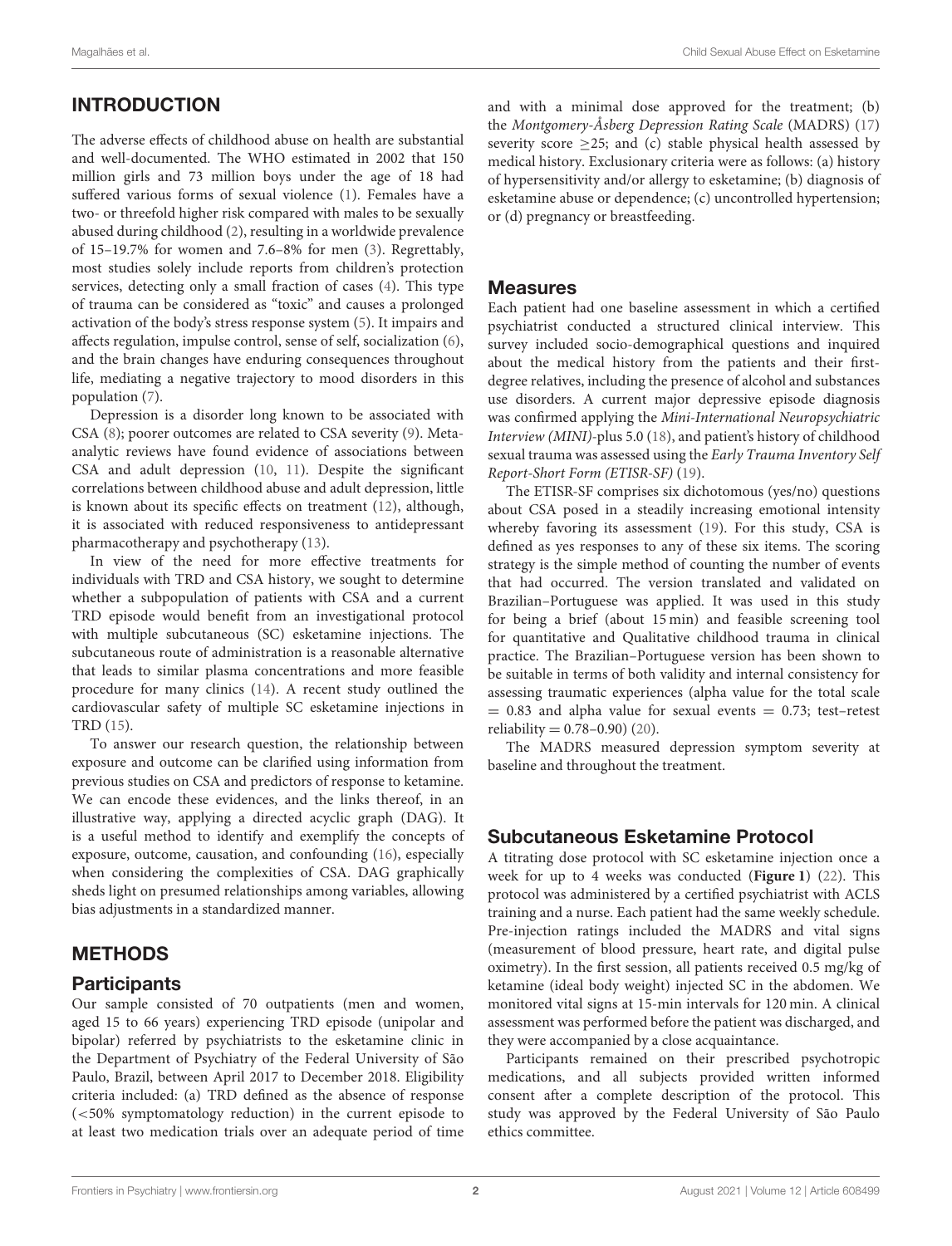

# <span id="page-2-0"></span>Statistical Analysis

### Confounders Selection

Given the observational study design (i.e., non-experimental design), the relationship between exposure and outcome and potential confounders can be clarified using information from previous studies on the health consequences of CSA and predictors of response to depressive symptoms following treatments using ketamine; therefore, we conducted a search in the literature for retrieving those predictors. Then, we constructed a first DAG linking these predictors using the DAGitty graphical interface [\(23\)](#page-6-0), in which the users promptly check changes in the diagram assessing the modifications of causal and biasing effects [\(24\)](#page-6-1).

The main advantage in using this template is to select the confounders needed to adjust for (condition on) in the latent growth model to the extent that it would be possible to make valid inferences, answering the research question [\(25\)](#page-6-2) based on findings that had been replicated in studies with greater samples. Finally, we removed the variables that were not in the path for confounding (i.e., covariates, which are not confounders per se), and created a summarized DAG for a clearer depiction. The medications currently prescribed for the participating patients (SSRI, SNRI, other classes of antidepressants, mood stabilizers, drugs for anxiety and insomnia, antipsychotics, and stimulants) were not employed as confounders.

### Latent Growth Model Assessment

To estimate the effect of CSA, we fitted a latent growth model [\(26\)](#page-6-3) using Mplus version 8.3 [\(27\)](#page-6-4), where a latent intercept and a latent slope were estimated common to all individuals. The intercept is the systematic part of the variation in the outcome variable at baseline (i.e., time point zero) and slope growth factor is the trend, the growth rate, being the systematic part of the decrease (or increasing) in the outcome variable for a time score increase of one unit.

Latent growth model does not require complete data to estimate latent variables because under the assumption of missing at random mechanism, missingness is estimated unbiased via full-information maximum likelihood. Consequently, even when few patients had not responded to all evaluations, they were still considered in the analysis in an intention-to-treat approach given the maximum likelihood estimator.

Model fit was evaluated using the comparative fit index (CFI), root mean square error of approximation (RMSEA), and the standardized root mean square residual (SRMR). CFI values  $>0.95$ , RMSEA values of <0.06, and SRMR values  $>0.06$ , and a non-significant χ2 statistic were considered a good model fit [\(28\)](#page-6-5).

# RESULTS

# Sample Characteristics

Three patients were excluded from the initial sample ( $n = 70$ ) because of missing 24-h post-injection data. The demographic and clinical characteristics of the 67 patients included are presented in **[Table 1](#page-3-0)**.

The prevalence of CSA among the 67 patients was 35.82%, with a sexual trauma load of 1 or higher (mean 1; SD: 1.45). Among patients reporting a CSA history, the proportions within the six ETISR-SF items were as follows: 31.3% disclosed a history of uncomfortable touching in intimate parts; 17.9% for having someone rubbing their genitals; 10.5% for being forced to touch genital parts; 7.5% for forced kiss; 7.5% for forced genital sex, and 4.5% for being forced to perform oral sex.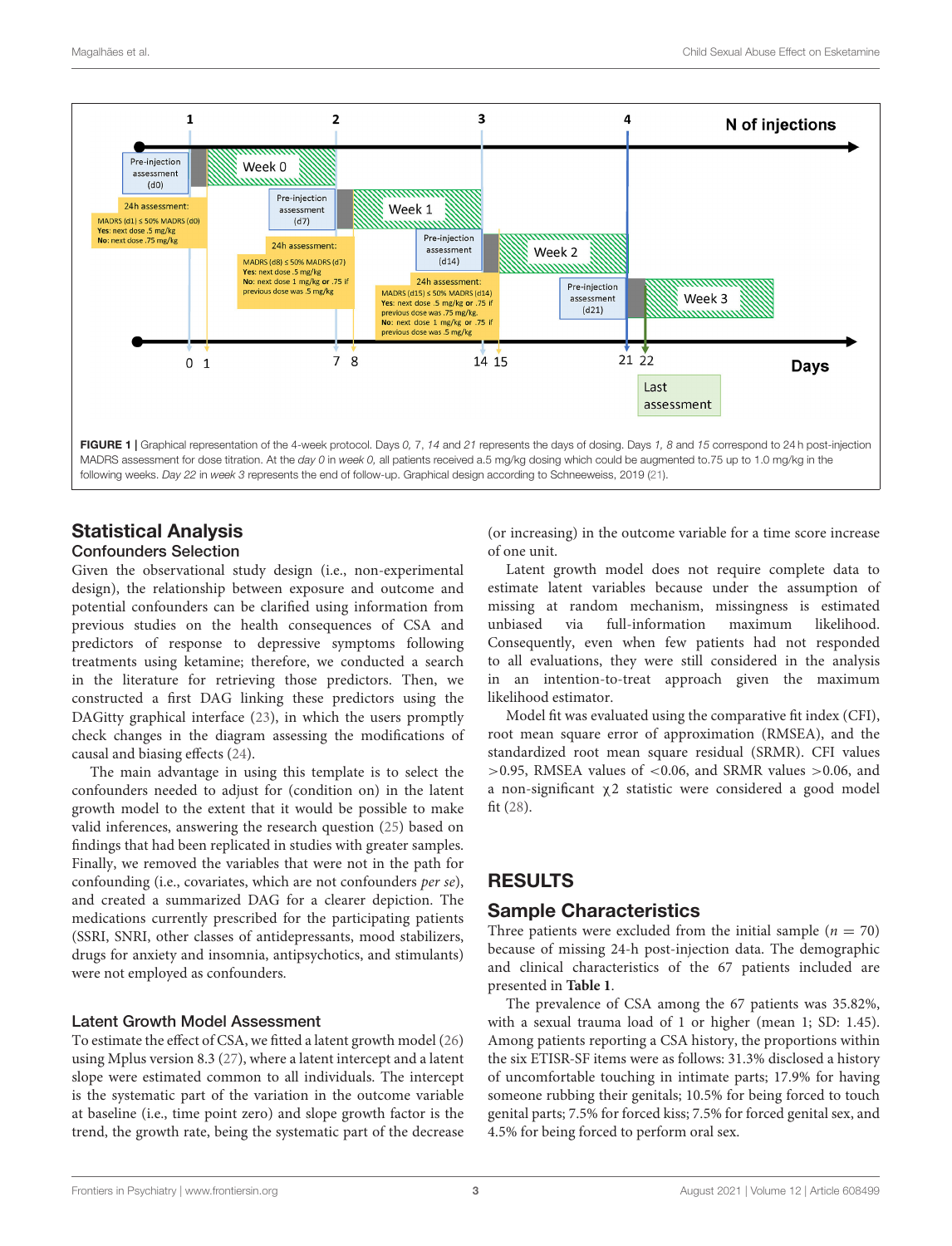#### <span id="page-3-0"></span>**TABLE 1** | Clinical and demographic characteristics of patients (total  $n = 67$ ) at the enrollment.

|                              |                 |         |        | <b>Unipolar depression</b> | <b>Bipolar depression</b> |         |  |
|------------------------------|-----------------|---------|--------|----------------------------|---------------------------|---------|--|
|                              | $n = 67(100\%)$ |         |        | $n = 37(55.2\%)$           | $n = 30 (44.8\%)$         |         |  |
|                              | N/mean          | (% /SD) | N/mean | (% /SD)                    | N/mean                    | (%/SD)  |  |
| CSA history                  | 24              | (35.8)  | 11     | (29.7)                     | 13                        | (43.3)  |  |
| No-CSA history               | 43              | (64.2)  | 26     | (70.3)                     | 17                        | (56.7)  |  |
| Age of first episode (years) | 21              | (8.72)  | 22.76  | (9.50)                     | 19.00                     | (7.27)  |  |
| <b>BMI</b>                   | 29              | (7.66)  | 27.26  | (7.35)                     | 31.19                     | (7.60)  |  |
| Family history- SUD          | 22              | (32.8)  | 11     | (29.7)                     | 11                        | (36.7)  |  |
| <b>MADRS</b> baseline        | 30              | (6.95)  | 33.19  | (5.34)                     | 34.00                     | (7.05)  |  |
| Sex (female)                 | 44              | (65.7)  | 25     | (67.6)                     | 19                        | (63.3)  |  |
| Age (years)                  | 40              | (12.93) | 41.24  | (13.23)                    | 39.47                     | (12.70) |  |
| Educational level (college)  | 40              | (59.70) | 20     | (54.1)                     | 20                        | (66.7)  |  |
| Employed                     | 40              | (59.70) | 18     | (48.6)                     | 22                        | (73.3)  |  |

CSA, child sexual abuse; N, number of patients; SD, standard deviation; BMI, body mass index; SUD, substance-use disorder.



<span id="page-3-1"></span>FIGURE 2 | Summarized directed acyclic graphic (DAG). Previous studies were used to rule out the design process, during which the dagitty platform automatically generates red paths and nodes (sex and +FH of AUD), indicating which variables should be controlled in the statistical analysis; whereas green paths and blue nodes do not disrupt the interaction between exposure (▶) and outcome (■). Sex and +FH of AUD should be considered key moderating factors when investigating the effects of CSA on esketamine treatment. Personality traits, previous suicide attempts, hospitalizations, cognition, anhedonia, and BMI are predictors of treatment response, yet they do not disturb the relationship between the variables of interest. CSA, child sexual abuse; + FH AUD, positive family history of a first-degree relative with alcohol use disorder; BMI, body mass index.

# First-Degree Relatives With Alcohol Use Disorder (+FH) and Sex as Confounders

The summarized DAG (**[Figure 2](#page-3-1)**) showed that the presence of first-degree relatives with alcohol use disorder (+FH) and sex is a minimum set for adjustment (i.e., confounders) when analyzing the effects of esketamine in adults with CSA. These confounders were included in the latent growth model to minimize bias.

# Effect of Child Sex Abuse on Symptom **Trajectory**

For our main hypothesis, we observed that the overall presence of at least one CSA event was not a statistically significant predictor of the trajectory of symptom reduction [β (csa) = 0.386;  $p =$  $0.225$ ; 95% CI =  $-0.137$ :0.909].

**[Table 2](#page-4-0)** displays mean MADRS scores according to the presence of CSA and depression subtype.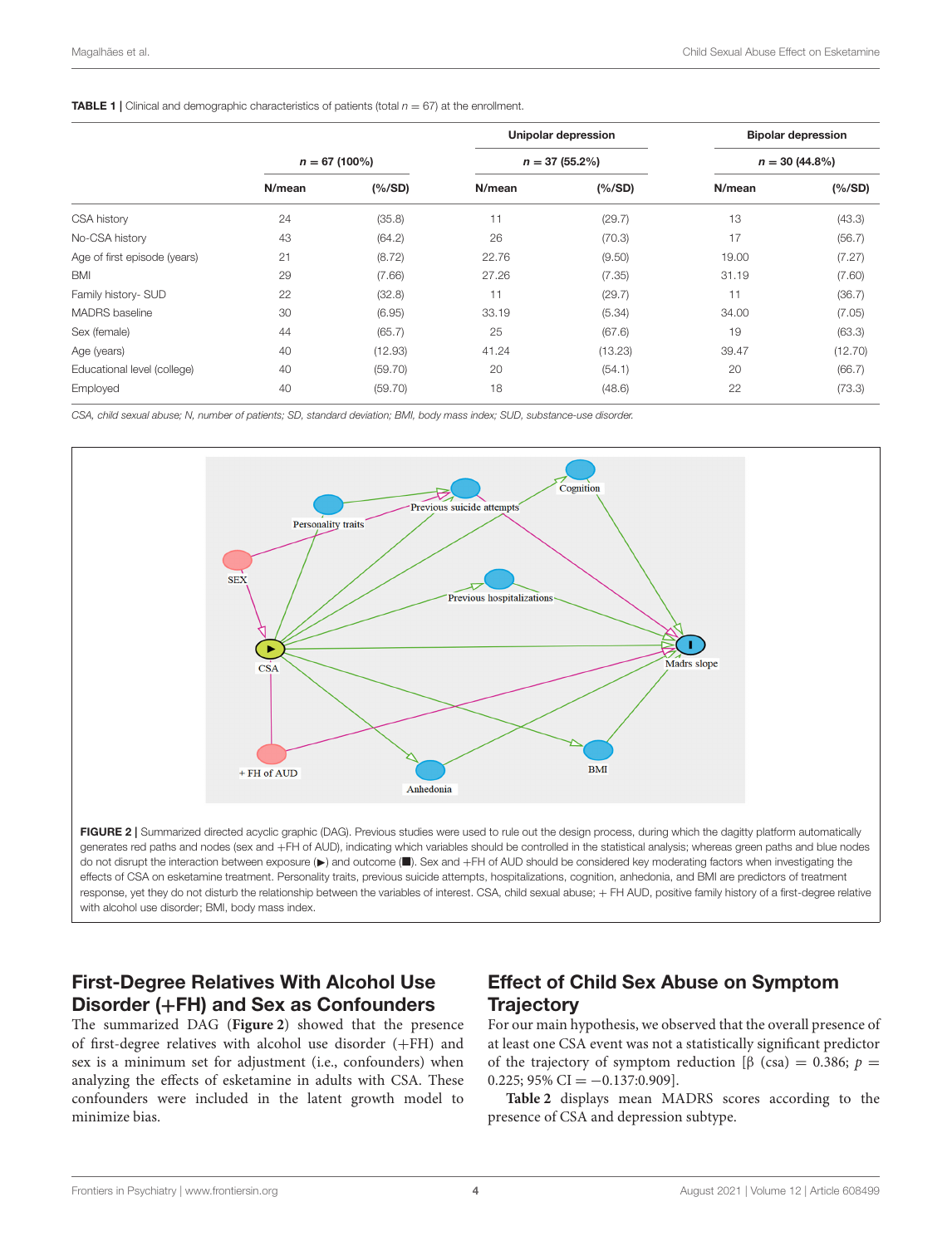<span id="page-4-0"></span>TABLE 2 | Mean Montgomery–Åsberg depression rating scale (MADRS) score according to CSA history and depression subtype.

|        | <b>CSA history</b> |    |                |      |    |          |       | <b>No-CSA history</b> |    |       |      |    |       |       |
|--------|--------------------|----|----------------|------|----|----------|-------|-----------------------|----|-------|------|----|-------|-------|
|        | Unipolar           |    | <b>Bipolar</b> |      |    | Unipolar |       | <b>Bipolar</b>        |    |       |      |    |       |       |
|        | Mean               | N  | (SD)           | Mean | N  | (SD)     | р     | Mean                  | N  | (SD)  | Mean | N  | (SD)  | р     |
| Day 0  | 32.8               | 11 | (1.5)          | 28.8 | 13 | (2.5)    | 0.190 | 29.7                  | 26 | (1.2) | 31.3 | 17 | (1.7) | 0.453 |
| Day 1  | 17.8               | 9  | (2.5)          | 20.9 | 13 | (3.0)    | 0.435 | 19.6                  | 23 | (2.1) | 23.3 | 16 | (2.1) | 0.239 |
| Day 7  | 22.4               | 11 | (2.8)          | 26.7 | 13 | (2.5)    | 0.265 | 23.2                  | 26 | (1.8) | 24.3 | 17 | (2.6) | 0.200 |
| Day 8  | 16.8               | 10 | (3.1)          | 20.6 | 12 | (2.7)    | 0.372 | 18.2                  | 22 | (1.8) | 22.8 | 17 | (2.8) | 0.156 |
| Day 14 | 18.3               | 11 | (3.1)          | 23.4 | 13 | (3.7)    | 0.318 | 20.8                  | 24 | (1.7) | 25.1 | 15 | (2.9) | 0.180 |
| Day 15 | 14.7               | 9  | (1.6)          | 19.9 | 11 | (4.1)    | 0.258 | 17.7                  | 22 | (2.0) | 17.2 | 12 | (2.4) | 0.885 |
| Day21  | 23.1               | 11 | (2.9)          | 20.7 | 12 | (2.9)    | 0.578 | 19                    | 25 | (2.1) | 22.8 | 17 | (2.8) | 0.288 |
| Day22  | 16.4               | 8  | (2.8)          | 15.2 | 8  | (4.0)    | 0.822 | 14.3                  | 24 | (1.9) | 18.2 | 16 | (3.0) | 0.259 |

N, number of patients; SD, standard deviation. The italic values indicate the "p value".

# **DISCUSSION**

To our knowledge, this is the first protocol investigating CSA as a clinical predictor of response of multiple subcutaneous esketamine injections in treatment-resistant depression.

In our model, +FH of alcohol use disorder and sex were highlighted as sources of bias between CSA and symptoms trajectory. Being raised by an alcohol-abusing parent increases the likelihood of sexual abuse exposure [\(29\)](#page-6-6), and esketamine has been reported to be more effective in treatment-resistant depressed patients with a first-degree relative with alcohol use disorder [\(30\)](#page-6-7). Child sexual abuse and +FH of alcohol use disorder are related to long-lasting neurodevelopmental or genetic/epigenetic variations [\(30\)](#page-6-7) that predispose to depression in later life.

Female sex has a robust link to childhood sexual trauma and suicidal behaviors [\(2,](#page-5-1) [31\)](#page-6-8). CSA is associated with a 2 fold increased risk for suicidal ideation, 3-fold risk for suicide attempts, and an 18-fold higher risk for dying by suicide [\(32\)](#page-6-9). Conversely, esketamine has demonstrated rapid reductions in suicidal ideation [\(33\)](#page-6-10). According to the diagrammed DAG, a way for clarifying the path among sex, suicidal ideation, and treatment outcome was controlling for sex as a confounder.

We hypothesized a negative effect of CSA on MADRS scores after repeated esketamine SC injections. However, even after adjustments for confounding factors (+FH of alcohol use disorder and sex), there was a lack of evidence of the effect of CSA and the esketamine response.

When investigating the effect of CSA on treatment response, it is essential to consider that abused patients have an increased probability of having suffered additional untoward experiences that may modify treatment response, disrupting data analysis. An advantageous method to avoid this not-randomizable limitation is by using a schematic representation for recognizing confounders. To this end, we first gathered knowledge from previous investigations, not constrained to our measured variables, thereby identifying common associations between CSA and outcome. Then, these relations were standardized in a DAG. This alternative approach allows a clearer perception of bias while measuring multiple potential confounders without creating other sources of distortions. It focuses on the understanding of prior empirical evidence between exposure and outcome, managing the selection of variables needed to be controlled in the statistical analysis [\(34\)](#page-6-11). Hence, we could use a clear theoretical rationale to elect appropriate confounders, reducing bias and improving statistical data interpretation [\(35\)](#page-6-12).

The outcomes from this naturalistic study suggests that, in contrast to the poorer response to conventional antidepressants, we have a lack of evidence that childhood sexual trauma results in a poorer response of depression symptoms to SC esketamine in the sample of patients participating in this study. Thus, the practical relevance of these findings is the need to screen for childhood trauma, detect patients that may not benefit from standard first-line antidepressants, and utilize adjunctive interventions, such as esketamine, especially for those with high suicide risk. Therefore, mental health providers should be conscious of the cumulative effect of CSA, assess child abuse not only as a hallmark of treatment-resistance but rather as a chronic treatment-resistant depression subtype.

Our study has several limitations, including the characteristics inherent to real-world analysis such as broad inclusion criteria, absence of a placebo-treated group, lack of randomization, small sample size, short length of follow-up, concomitant administration of different classes of psychotropic medications, and the usual scoring method of retrospective assessment of reported CSA in which detailed features of severity are not considered. Another limitation was the employment of the same protocol to unipolar and bipolar depression. However, Lucchese et al. [\(36\)](#page-6-13) reported that there were no statistical associations between diagnosis and response to SC esketamine in this same sample [\(36\)](#page-6-13). The results should be cautiously interpreted, and replication is essential.

The follow-up period of 4 weeks may have been too brief. As previously reported in an open-label trial of algorithm-guided pharmacotherapy, the rate of symptom improvement increases more slowly in patients with a history of childhood adversity. The difference in remission was more significant by the end of 12 weeks (32% compared with 44% of patients without abuse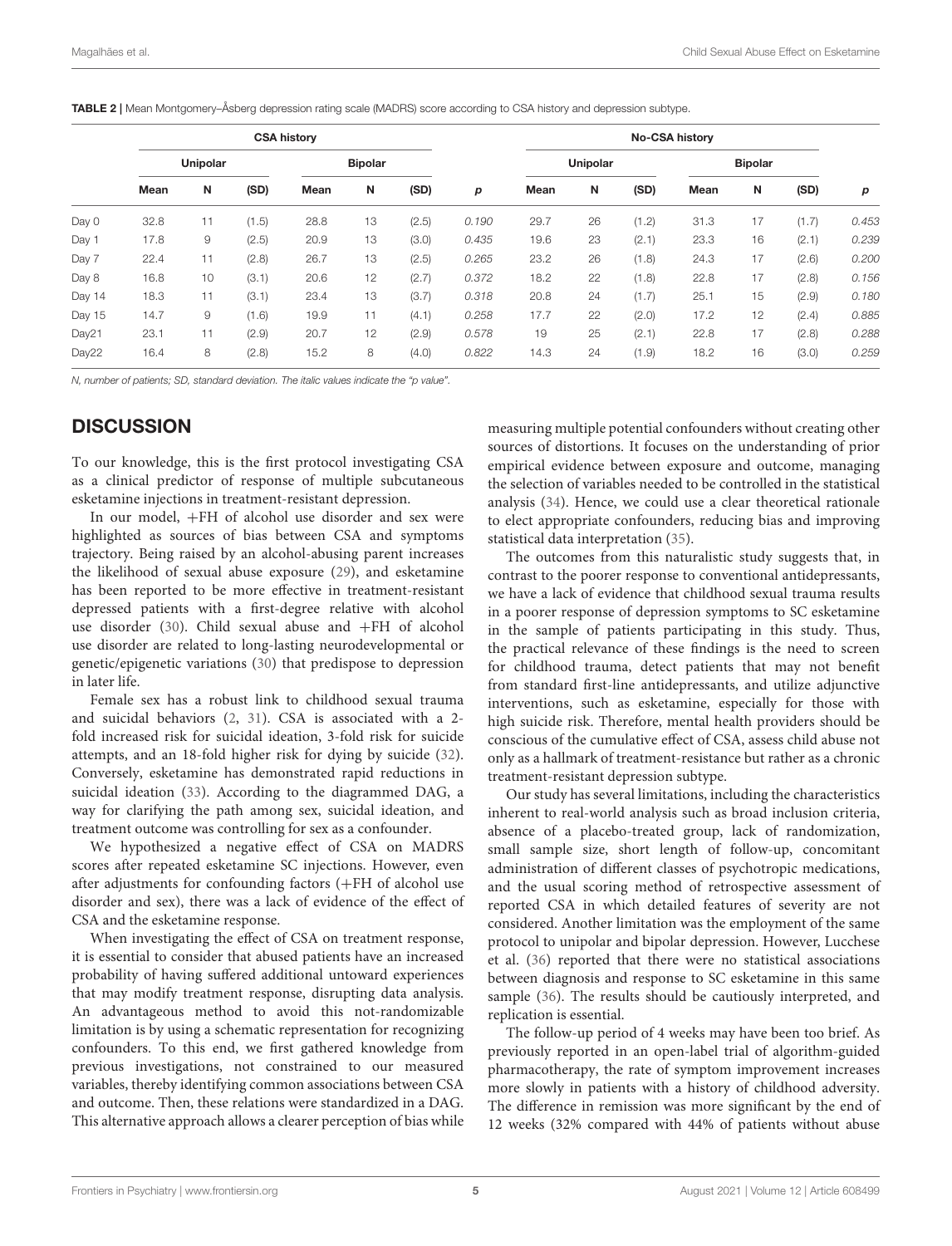history) [\(13\)](#page-5-12). The lack of early improvement at 2 to 4 weeks may be a predictor of later antidepressant non-response/nonremission [\(37\)](#page-6-14). Therefore, we might theorize that the presence of CSA could slow even the rapid antidepressant response of esketamine, adding a potential need for treatment maintenance and more complexity in the care of this population.

# DATA AVAILABILITY STATEMENT

The raw data supporting the conclusions of this article will be made available by the authors, without undue reservation.

# ETHICS STATEMENT

The studies involving human participants were reviewed and approved by Ethics committee of the Federal University of São Paulo. The patients/participants provided their written informed consent to participate in this study.

# AUTHOR CONTRIBUTIONS

EM, LS, LD, ACL, CN, MT, CP, VR, RD, JS, MS, MB, GA, and AM: substantial contributions to the conception of the

### **REFERENCES**

- <span id="page-5-0"></span>1. Pinheiro P. The World Report on Violence against Children. Geneva: United Nations Secretary-General's Study on Violence against Children (2006).
- <span id="page-5-1"></span>2. Barth J, Bermetz L, Heim E, Trelle S, Tonia T. The current prevalence of child sexual abuse worldwide: a systematic review and meta-analysis. Int J Public Health. (2013) 58:469–83. doi: [10.1007/s00038-012-0426-1](https://doi.org/10.1007/s00038-012-0426-1)
- <span id="page-5-2"></span>3. Sanjeevi J, Houlihan D, Bergstrom KA, Langley MM, Judkins J. A review of child sexual abuse: impact, risk, and resilience in the context of culture. J Child Sex Abus. (2018) 27:622–41. doi: [10.1080/10538712.2018.1486934](https://doi.org/10.1080/10538712.2018.1486934)
- <span id="page-5-3"></span>4. Stoltenborgh M, Bakermans-Kranenburg MJ, Alink LRA, van Ijzendoorn MH. The prevalence of child maltreatment across the globe: review of a series of meta-analyses. Child Abuse Rev. (2015) 24:37–50. doi: [10.1002/car.2353](https://doi.org/10.1002/car.2353)
- <span id="page-5-4"></span>5. Shonkoff JP, Garner AS. The lifelong effects of early childhood adversity and toxic stress. Pediatrics. (2012) 129:e232–46. doi: [10.1542/peds.2011-2663](https://doi.org/10.1542/peds.2011-2663)
- <span id="page-5-5"></span>6. De Bellis MD, Keshavan MS, Clark DB, Casey BJ, Giedd JN, Boring AM, et al. AE bennett research award. Developmental traumatology. Part II: brain development. Biol Psychiatry. (1999) 45:1271–84. doi: [10.1016/S0006-3223\(99\)00045-1](https://doi.org/10.1016/S0006-3223(99)00045-1)
- <span id="page-5-6"></span>7. Molnar BE, Buka SL, Kessler RC. Child sexual abuse and subsequent psychopathology: results from the national comorbidity survey. Am J Public Health. (2001) 91:753–60. doi: [10.2105/AJPH.91.5.753](https://doi.org/10.2105/AJPH.91.5.753)
- <span id="page-5-7"></span>8. Putnam FW. Ten-year research update review: child sexual abuse. J Am Acad Child Adolesc Psychiatry. (2003) 42:269– 78. doi: [10.1097/00004583-200303000-00006](https://doi.org/10.1097/00004583-200303000-00006)
- <span id="page-5-8"></span>9. Varese F, Smeets F, Drukker M, Lieverse R, Lataster T, Viechtbauer W, et al. Childhood adversities increase the risk of psychosis: a meta-analysis of patient-control, prospective- and cross-sectional cohort studies. Schizophr Bull. (2012) 38:661–71. doi: [10.1093/schbul/sbs050](https://doi.org/10.1093/schbul/sbs050)
- <span id="page-5-9"></span>10. Infurna MR, Reichl C, Parzer P, Schimmenti A, Bifulco A, Kaess M. Associations between depression and specific childhood experiences of abuse and neglect: a meta-analysis. J Affect Disord. (2016) 190:47– 55. doi: [10.1016/j.jad.2015.09.006](https://doi.org/10.1016/j.jad.2015.09.006)
- <span id="page-5-10"></span>11. Mandelli L, Petrelli C, Serretti A. The role of specific early trauma in adult depression: a meta-analysis of published literature. Childhood trauma and adult depression. Eur Psychiatry. (2015) 30:665–80. doi: [10.1016/j.eurpsy.2015.04.007](https://doi.org/10.1016/j.eurpsy.2015.04.007)

study and data acquisition. EM, LS, HC-M, and AM: analysis, or interpretation of data for the work. EM: drafting of the manuscript. LS, CBN, HC-M, JD, ALTL, and AM: critical review for important intellectual content. EM, LS, LD, ACL, CN, MT, CP, VR, RD, JS, MS, MB, GA, HC-M, JD, ALTL, and AM: final approval of the version to be published. All authors involved in this manuscript agree to be accountable for all aspects of the work, ensuring that questions related to the accuracy or integrity of any part of the work are appropriately investigated and resolved.

# ACKNOWLEDGMENTS

This study was supported by the Coordination of Improvement of Higher Education Personnel-Brazil (CAPES)-Financing Code 001. Roseli Cursio, Conceição Tavares, and Renata Oliveira Alves contributed to patient care during the protocol sessions.

# SUPPLEMENTARY MATERIAL

The Supplementary Material for this article can be found [online at: https://www.frontiersin.org/articles/10.3389/fpsyt.](https://www.frontiersin.org/articles/10.3389/fpsyt.2021.608499/full#supplementary-material) 2021.608499/full#supplementary-material

- <span id="page-5-11"></span>12. Pandina G, Turkoz I, Bossie C. Impact of self-reported juvenile abuse on treatment outcome in patients with major depressive disorder. J Affect Disord. (2013) 151:384–91. doi: [10.1016/j.jad.2013.01.053](https://doi.org/10.1016/j.jad.2013.01.053)
- <span id="page-5-12"></span>13. Klein DN, Arnow BA, Barkin JL, Dowling F, Kocsis JH, Leon AC, et al. Early adversity in chronic depression: clinical correlates and response to pharmacotherapy. Depress Anxiety. (2009) 26:701–10. doi: [10.1002/da.20577](https://doi.org/10.1002/da.20577)
- <span id="page-5-13"></span>14. Loo CK, Galvez V, O'Keefe E, Mitchell PB, Hadzi-Pavlovic D, Leyden J, et al. Placebo-controlled pilot trial testing dose titration and intravenous, intramuscular and subcutaneous routes for ketamine in depression. Acta Psychiatr Scand. (2016) 134:48–56. doi: [10.1111/acps.12572](https://doi.org/10.1111/acps.12572)
- <span id="page-5-14"></span>15. Del Sant LC, Sarin LM, Magalhães EJ, Lucchese AC, Tuena MA, Nakahira C, et al. Effects of subcutaneous esketamine on blood pressure and heart rate in treatment-resistant depression. J Psychopharmacol. (2020) 34:1155– 62. doi: [10.1177/0269881120922955](https://doi.org/10.1177/0269881120922955)
- <span id="page-5-15"></span>16. Greenland S, Pearl J, Robins JM. Causal diagrams for epidemiologic research. Epidemiology. (1999) 10:37–48. doi: [10.1097/00001648-199901000-00008](https://doi.org/10.1097/00001648-199901000-00008)
- <span id="page-5-16"></span>17. Montgomery SA, Smeyatsky N, de Ruiter M, Montgomery DB. Profiles of antidepressant activity with the montgomery-asberg depression rating scale. Acta Psychiatr Scand Suppl. (1985) 320:38–42. doi: [10.1111/j.1600-0447.1985.tb08073.x](https://doi.org/10.1111/j.1600-0447.1985.tb08073.x)
- <span id="page-5-17"></span>18. Sheehan D V, Lecrubier Y, Sheehan KH, Amorim P, Janavs J, Weiller E, et al. The mini-international neuropsychiatric interview (MINI): the development and validation of a structured diagnostic psychiatric interview for DSM-IV and ICD-10. J Clin Psychiatry. (1998) 59(Suppl. 2):22–57.
- <span id="page-5-18"></span>19. Bremner JD, Bolus R, Mayer EA. Psychometric properties of the early trauma inventory-self report. J Nerv Ment Dis. (2007) 195:211–8. doi: [10.1097/01.nmd.0000243824.84651.6c](https://doi.org/10.1097/01.nmd.0000243824.84651.6c)
- <span id="page-5-19"></span>20. Osorio FL, Salum GA, Donadon MF, Forni-Dos-Santos L, Loureiro SR, Crippa JAS. Psychometrics properties of early trauma inventory self-report short form (ETISR-SR) for the brazilian context. PLoS ONE. (2013) 8:e76337. doi: [10.1371/journal.pone.0076337](https://doi.org/10.1371/journal.pone.0076337)
- <span id="page-5-21"></span>21. Schneeweiss S, Rassen JA, Brown JS, Rothman KJ, Happe L, Arlett P, et al. Graphical depiction of longitudinal study designs in health care databases. Ann Intern Med. [\(2019\) 170:398–406. doi: 10.7326/M18-](https://doi.org/10.7326/M18-3079) 3079
- <span id="page-5-20"></span>22. DAGitty Online Browser. Available online at: [http://www.dagitty.net/dags.](http://www.dagitty.net/dags.html) [html](http://www.dagitty.net/dags.html) (accessed May 17, 2019).